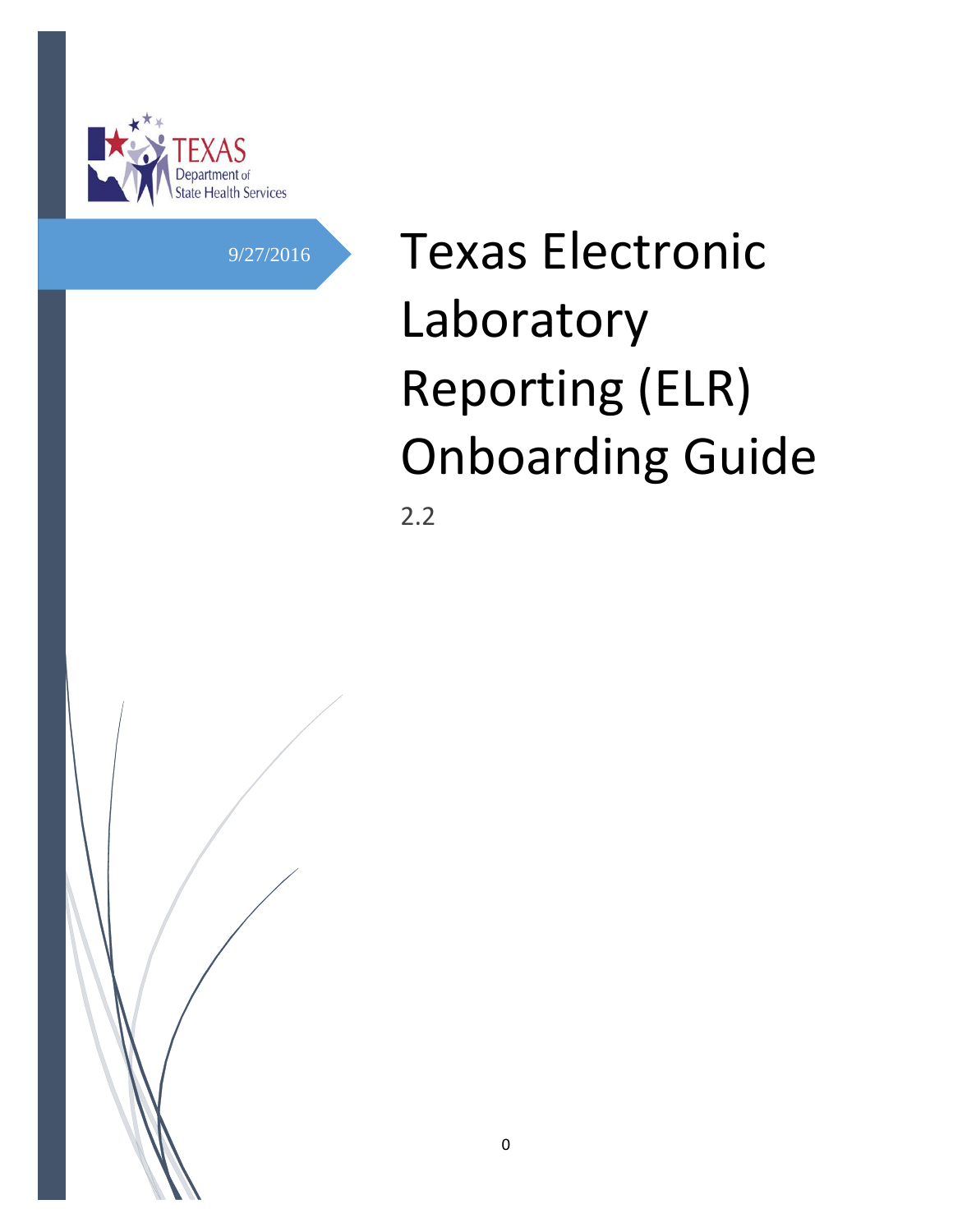# **Table of Contents**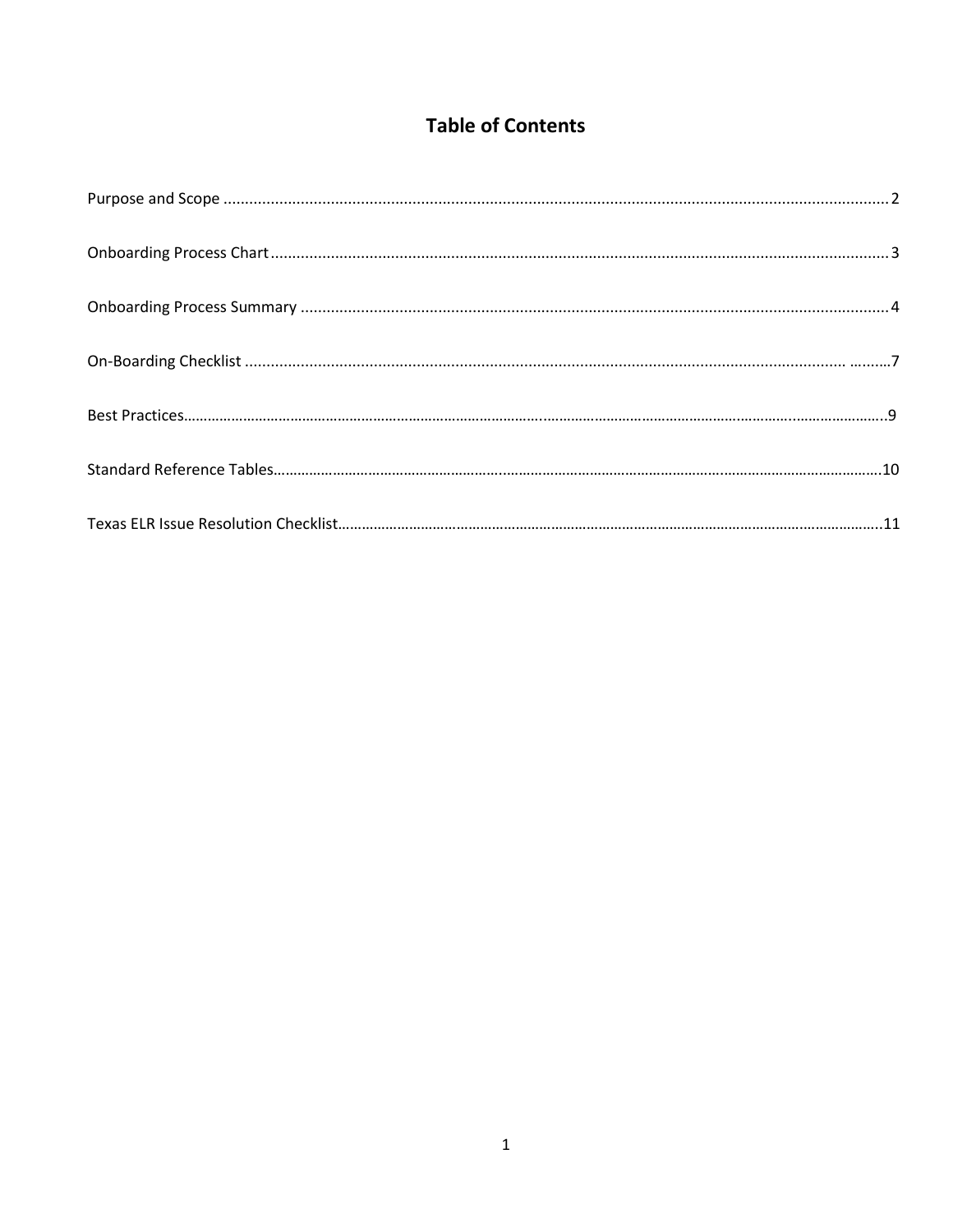#### **Purpose**

This document serves as a guide to display the step-by-step process and a roadmap that an intending facility will need to follow in order to successfully implement Electronic Lab Reporting (ELR) with the Texas Department of State Health Services' (DSHS) implementation of the National Electronic Disease Surveillance System (NEDSS). The intent of this document is to provide a succinct ELR implementation guide to facilitate a rewarding partnership with the DSHS*.*

Hospitals participating in the Centers for Medicare and Medicaid Services Electronic Health Record Incentive Programs can use this guide to assist them in meeting the ELR measure in the Public Health Objective.

There are a number of steps a facility must complete to successfully submit ELR data. The Onboarding Process Chart provides a visual representation of the steps required. Descriptions of the steps are presented after the chart. DSHS NEDSS staff can provide additional explanation as necessary.

#### **Scope**

ELR allows laboratories (including hospitals and other facilities) to report test results for reportable diseases through an automated and secure process to the statewide disease surveillance system. Laboratory data are sent in a standard **HL7 2.5.1** format electronically from a laboratory information system or electronic health record system through a secure interface to DSHS.

Detailed within are processes to obtain authorization for communicating ELR to the DSHS NEDSS, producing acceptable HL7 messages, and validating these messages for structure and vocabulary constraints. In order to meet the DSHS NEDSS requirements, the messages must be in HL7 2.5.1 using DSHS-adopted standards.

This document serves to facilitate the communication of data in a standard format to DSHS NEDSS. It is assumed that the reader has background knowledge of, and access to the version of HL7 specifications, on which they wish to build a message. DSHS NEDSS may provide some guidance with regard to base HL7 specifications, but cannot be relied upon as the sole authority for which all decisions are based.

More information about NEDSS may be found at [http://www.dshs.state.tx.us/nedss.](http://www.dshs.state.tx.us/nedss) Questions about ELR may be directed to [NEDSS@dshs.state.tx.us.](mailto:NEDSS@dshs.state.tx.us)

General information about public health reporting and meaningful use may be found at [http://www.dshs.state.tx.us/mu.](http://www.dshs.state.tx.us/mu)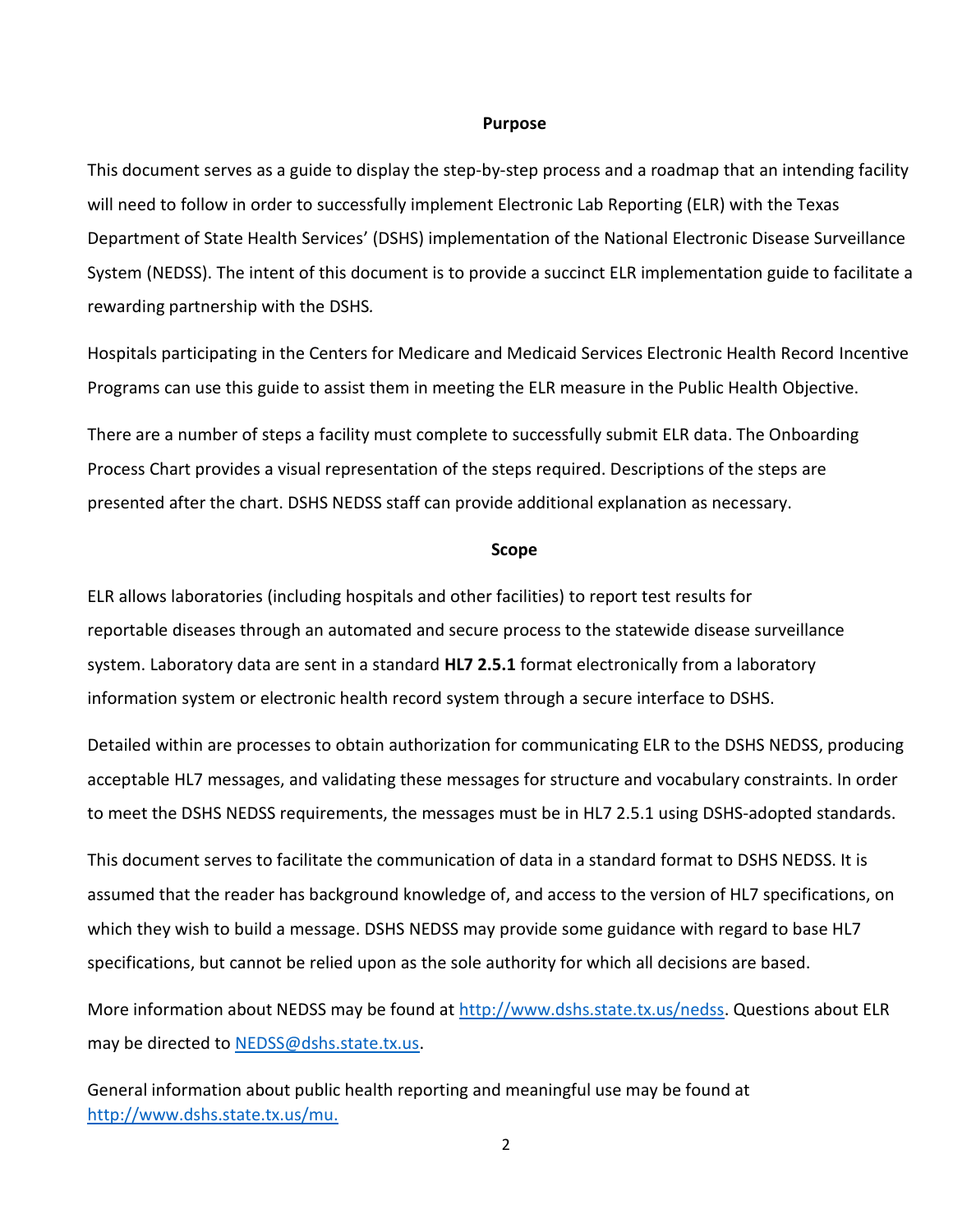#### **Texas ELR HL7 2.5.1 MU Onboarding Process Chart**

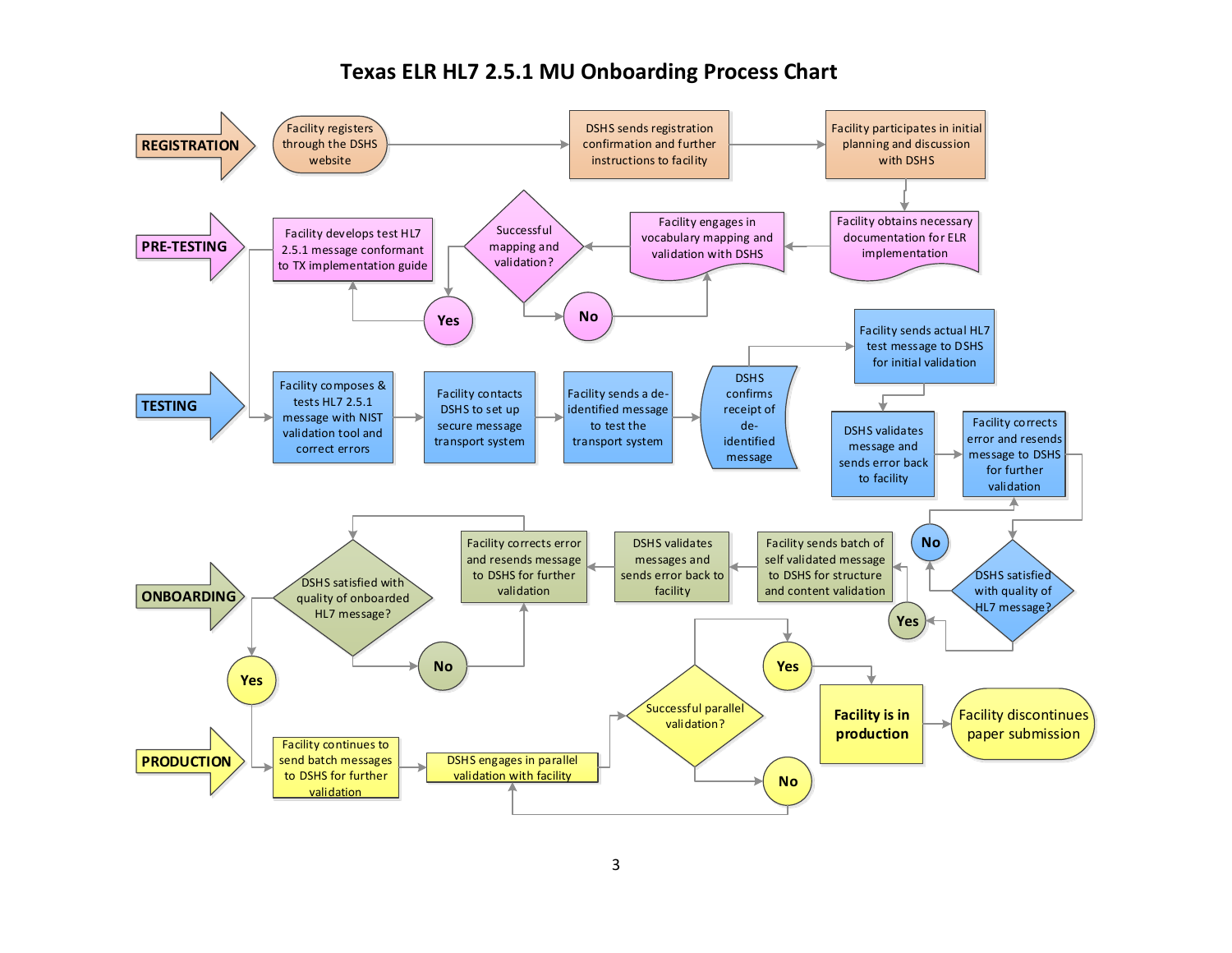#### **Texas Department of State Health Services Onboarding for HL7 2.5.1 ELR**

#### **Meaningful Use Process Summary**

#### **ELIGIBILITY CRITERIA FOR ONBOARDING**

| Is the facility an Eligible Hospital (EH) or Critical Access Hospital (CAH), as defined | Yes $\square$ | No $\square$ |
|-----------------------------------------------------------------------------------------|---------------|--------------|
| by the Centers for Medicare and Medicaid Services Electronic Health Records             |               |              |
| Incentive Programs?                                                                     |               |              |
| Does the facility have an Electronic Health Record (EHR) system that is certified for   | Yes $\Box$    | No $\square$ |
| 170.314(b) (5) Incorporate Laboratory Test and Values/Results and 170.314(f) (4)        |               |              |
| Transmission of Reportable Laboratory Tests and Value/Results?                          |               |              |
| For a list of Certified Electronic Health Record Technology (CEHRT) products            |               |              |
| certified for ELR reporting, visit the Certified Health IT Product List at              |               |              |
| http://oncchpl.force.com/ehrcert. Use the tools provided to determine if your           |               |              |
| technology is on currently on the list and meets meaningful use program                 |               |              |
| requirements specific to ELR.                                                           |               |              |
| Does the facility have the ability to set up electronic transmission either through     | Yes $\square$ | No $\square$ |
| SFTP or PHINMS?                                                                         |               |              |

#### **REGISTRATION**

- An Eligible Hospital or Critical Access Hospital facility who wants to engage in ELR for MU with DSHS must register their intent at [https://www.dshs.state.tx.us/nedss/forms/Public-Health-Gateway-Provider-](https://www.dshs.state.tx.us/nedss/forms/Public-Health-Gateway-Provider-Registration-Form.aspx)[Registration-Form.aspx](https://www.dshs.state.tx.us/nedss/forms/Public-Health-Gateway-Provider-Registration-Form.aspx)
- DSHS will receive the registration of intent and send registration confirmation with further information/instructions necessary for on-boarding to the facility to the email address included in the registration of intent.
- Facility will participate in an initial planning meeting to discuss the on-boarding process with DSHS' NEDSS team. During the initial meeting, DSHS will review necessary documentation as well as the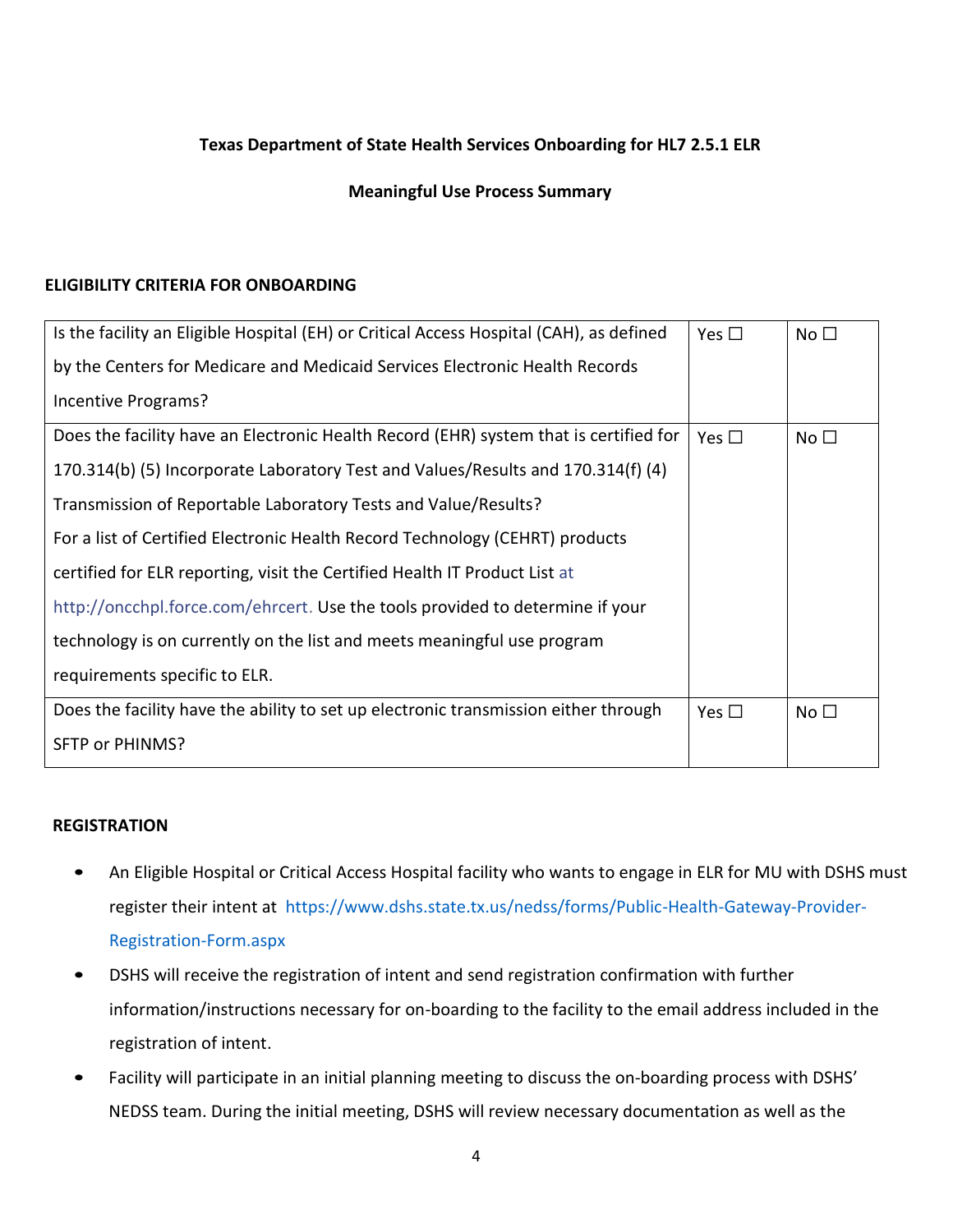standards in the HL7 2.5.1 Implementation Guide: Electronic Laboratory Reporting to Public Health (US Realm) that are required for meeting the Meaningful Use objectives with the facility.

Facility will then decide if they want to continue with DSHS' ELR on-boarding process.

#### **PRE-TESTING**

- If the facility decides to continue with the on-boarding process, the facility will obtain necessary documentation for ELR on-boarding implementation from DSHS NEDSS.
- Facility must proceed to do **vocabulary mapping and validation with DSHS**. The facility will complete the ELR vocabulary mapping worksheet provided by DSHS as much as possible.
- DSHS NEDSS staff will analyze/validate the ELR vocabulary mapping worksheet and send errors and edits to the facility for correction.
- **Pls note: Texas require the LOINC long name for the name/description paired with the correct LOINC code. LOINC short name is not acceptable.**
- Once the corrections have been done, facility will re-send the mapping sheet again to DSHS for validation.
- Once DSHS is satisfied with the validation of the vocabulary mapping sheet, the facility will be notified.
- If DSHS is **not satisfied with the worksheet after 2 months**, the facility will be moved to the end of the pre-testing queue to free up space for other facilities.
- However, if DSHS is satisfied with the corrections, the facility will proceed to the testing phase.
- *Note: Our expectations are that your facility has an ELR/ HL7 expert on staff or has hired a consultant to*

### *help with this onboarding process. Once your facility has registered, you will be sent the Texas*

### *onboarding documents.*

 *When your facility has sent in the Vocabulary Mapping Worksheet and it has been approved, the next contact with us should be when you have successfully processed a message using the NIST tool. This indicates to us that you are ready to begin the test phase.*

#### **TESTING**

• Facility will develop and generate HL7 messages that conform to the HL7 Version 2.5.1 Implementation Guide: Electronic Laboratory Reporting to Public Health, Release 1 (US Realm) with Errata.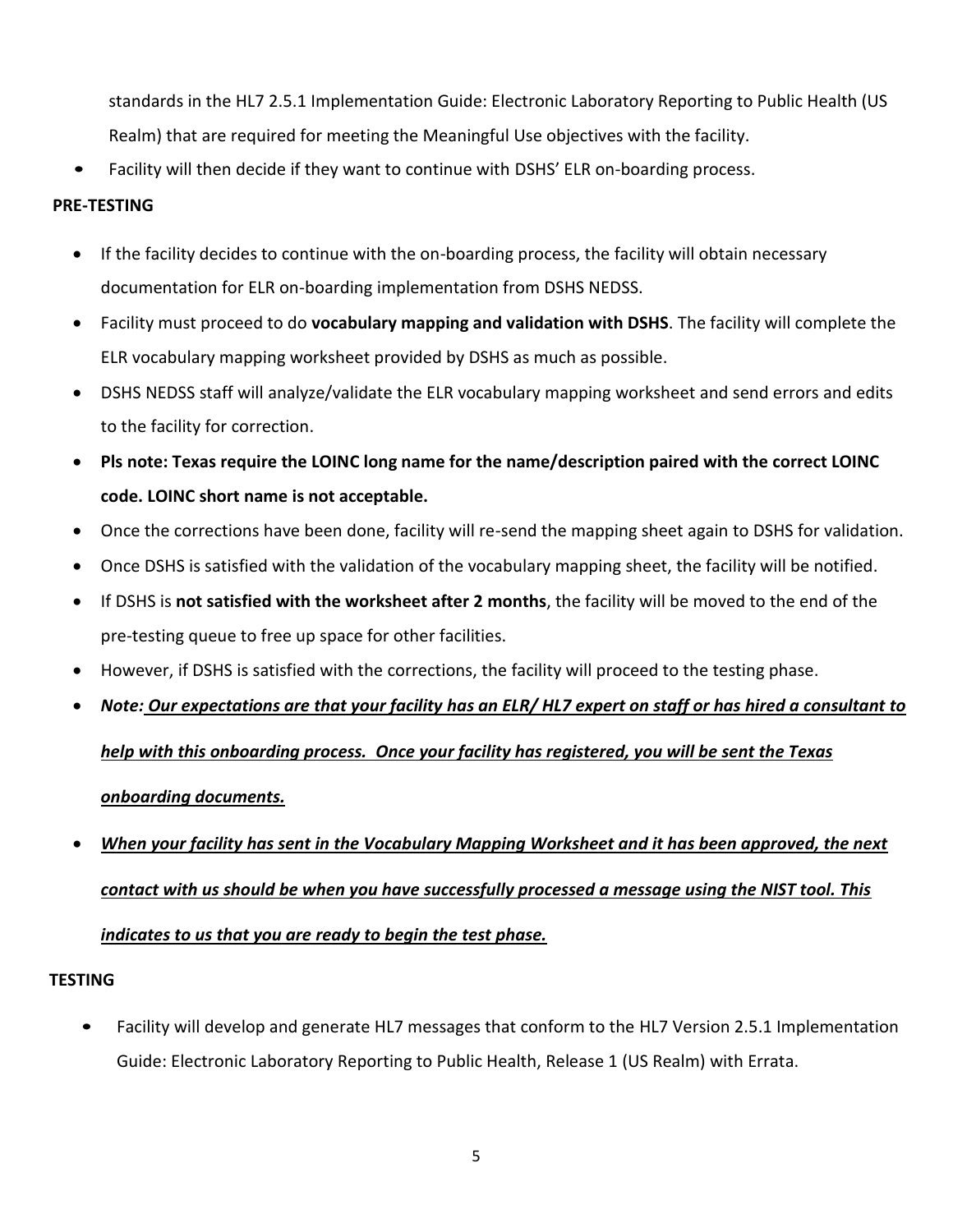- The facility will pretest their message(s) using the National Institute of Standards and [Technology](http://hl7v2-elr-testing.nist.gov/mu-elr/) [\(NIST\)](http://hl7v2-elr-testing.nist.gov/mu-elr/) validation tool [\(http://hl7v2-elr-testing.nist.gov/mu-elr/\)](http://hl7v2-elr-testing.nist.gov/mu-elr/). Examples of result types to be tested include; Coded result (CWE), Numeric result, Titer result, structured numeric result, Text result.
- Once the context-free validation reports indicate the test messages are free of errors (Error count is 5 10), send copies of the validation reports to [nedss@dshs.texas.gov.](mailto:nedss@dshs.texas.gov)
- After the facility has met the message applicable criteria, they will contact DSHS to set up a secure message transport system.
- The facility will send a de-identified message to DSHS in order to test the transport system.
- DSHS NEDSS staff will confirm the receipt of the de-identified message.
- Facility will then send an actual HL7 message (test) that is conformant to the HL7 Version 2.5.1 Implementation Guide: Electronic Laboratory Reporting to Public Health, Release 1 (US Realm) with Errata for initial validation by DSHS.
- DSHS will validate the message and send errors back to the facility.
- Facility will have up to **3 months** to correct the errors and re-send message to DSHS for further validation and error correction.
- If the messages are not at a satisfactory state as determined by DSHS, the facility will be put at the end of the testing queue.
- Once DSHS is satisfied with the quality of the HL7 message, DSHS will inform the facility to proceed to onboarding/acceptance phase.

#### **ACCEPTANCE TESTING**

- The facility will begin to send live batch transmission of messages to DSHS for structure and content validation.
- DSHS will review and validate the messages and send errors and corrections back to the facility.
- Facility will correct the errors and resend the messages for further validation.
- If DSHS is satisfied with the structure and content of the messages and it meets the data quality requirements of DSHS NEDSS, the facility will go into production phase.
- However, if DSHS is not satisfied with the messages structure, content and quality, the facility will have **3 months** to correct any errors and resend the messages to DSHS for further review.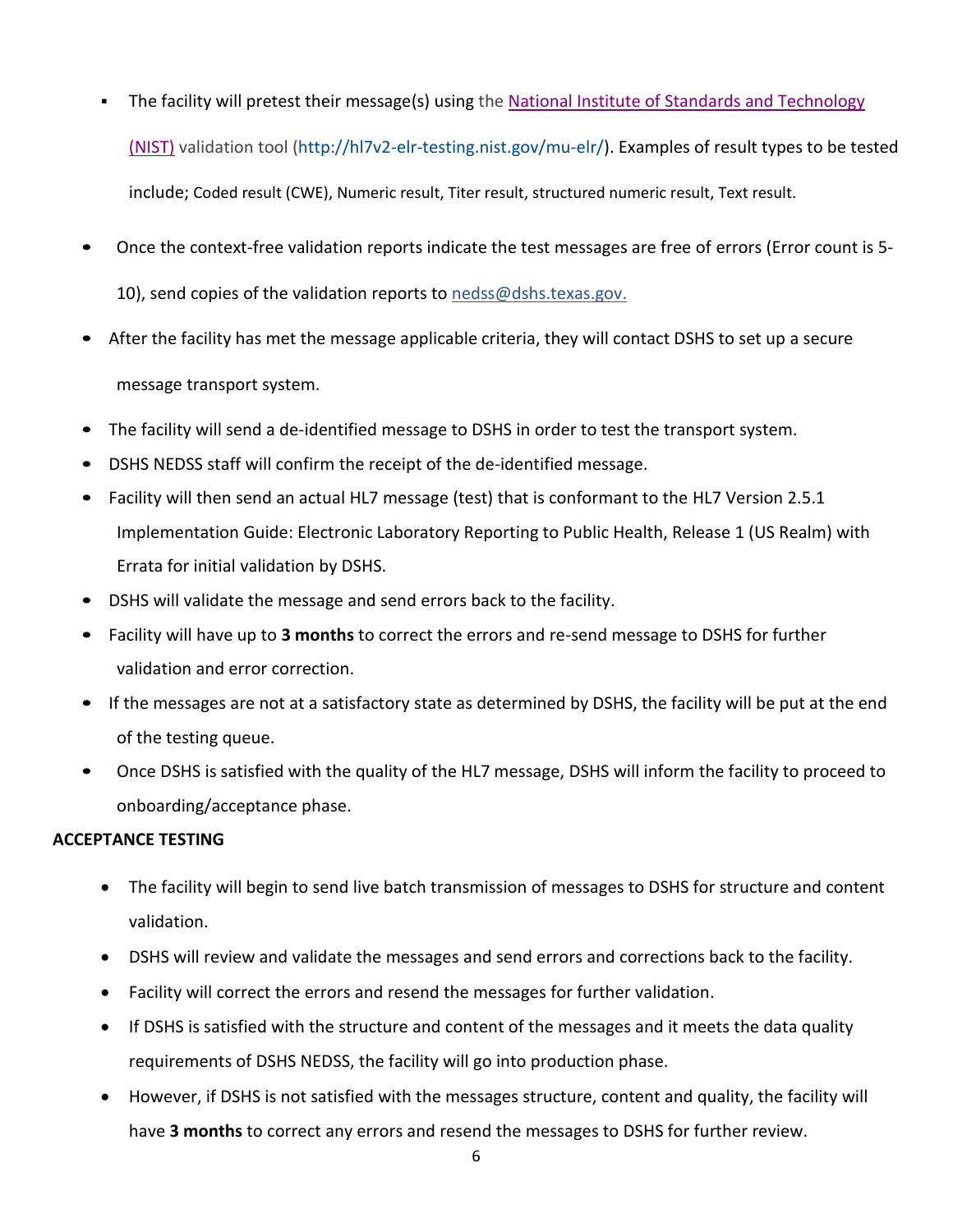#### **PRODUCTION**

- Facility will continue to send batch messages to DSHS for validation.
- DSHS will give permission to engage the facility in **parallel validation**, a process whereby the Subject Matter Experts (SMEs) at DSHS will perform gap analysis to compare the data submitted into DSHS NEDSS with the content of the paper laboratory report to make sure the content are similar and synonymous.
- Any issues with parallel validation are discussed with the DSHS NEDSS team and communicated to the facility for appropriate action if there is any necessity.
- Once parallel validation is concluded, DSHS will inform the facility when to discontinue paper submission of reportable disease events.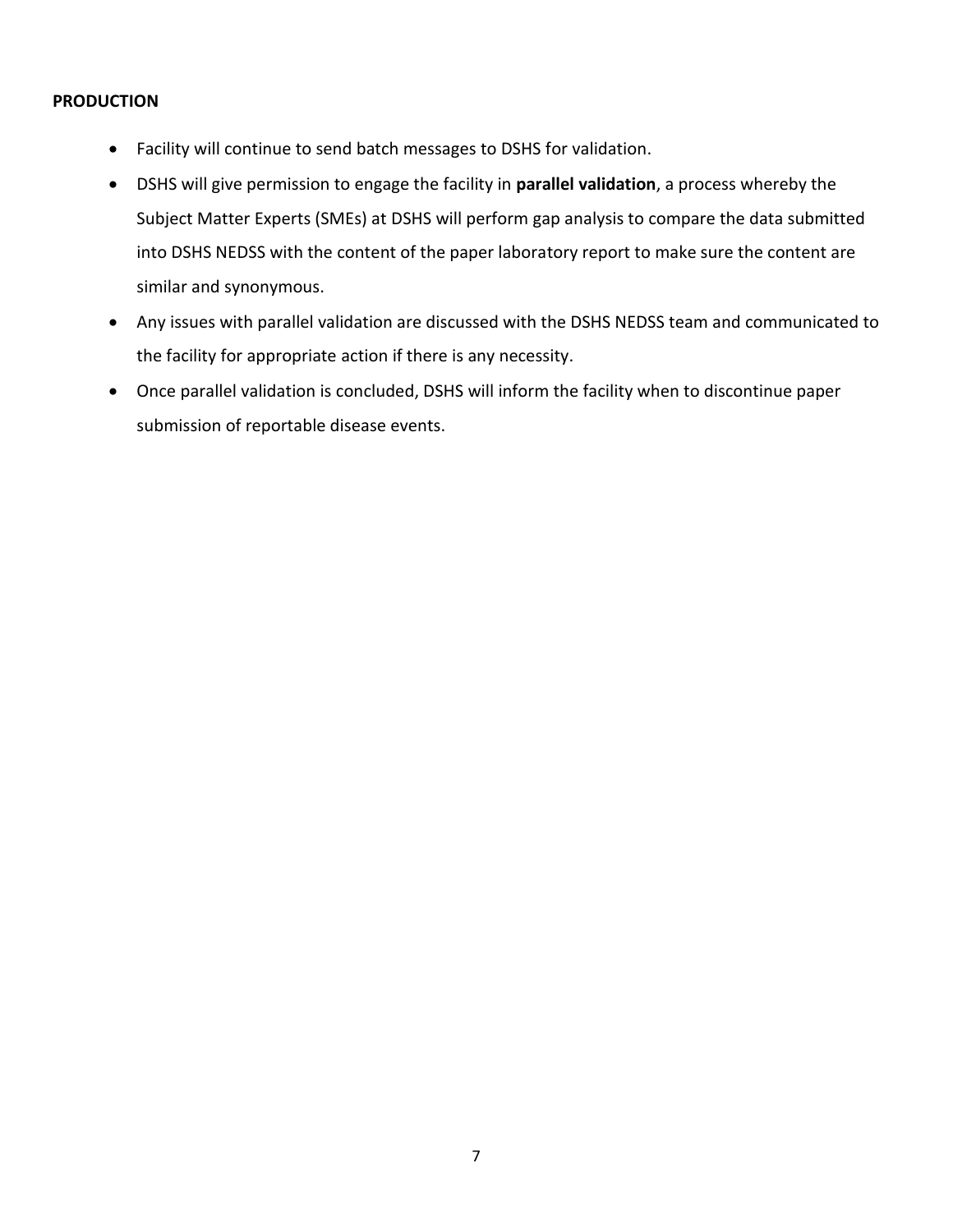#### **Electronic Laboratory Reporting (ELR) Onboarding Checklist**

Before registering with DSHS, these items are suggested to accelerate the on-boarding process.

| <b>Facility Activity</b>                                                                                                                | Complete | Date |
|-----------------------------------------------------------------------------------------------------------------------------------------|----------|------|
| Map local lab test codes to LOINC standard vocabulary                                                                                   | Yes      |      |
| Map local, non-numeric lab test result values to SNOMED-CT standard vocabulary                                                          | Yes      |      |
| Map other local codes according to the HL7 2.5.1 Implementation Guide: Electronic<br>Laboratory Reporting to Public Health (US Realm)   | Yes.     |      |
| Develop an HL7 message conformant to the HL7 2.5.1 Implementation Guide:<br>Electronic Laboratory Reporting to Public Health (US Realm) | Yes      |      |
| Test ELR messages using the NIST HL7 ELR 2.5.1 Validation Suite                                                                         | Yes      |      |
| Resolve message issues found using the NIST HL7 ELR 2.5.1 Validation Suite                                                              | Yes      |      |

#### **Phase 1: Registration with Texas Department of State Health Services**

| <b>Facility Activity</b>          | Complete | <b>Date</b> | <b>DSHS NEDSS Response</b> | <b>Official</b>      |
|-----------------------------------|----------|-------------|----------------------------|----------------------|
|                                   |          |             |                            | <b>Communication</b> |
| Register for ELR through the      | Yes      |             | Send confirmation of       | Registration         |
| <b>DSHS</b> website               |          |             | registration and further   | acceptance           |
|                                   |          |             | instructions to facility   |                      |
| Participate in initial onboarding | Yes      |             | Schedule onboarding        | N/A                  |
| call with DSHS                    |          |             | call with facility         |                      |

*Note: All official communication will be done via email to the contact email provided in the registration of intent. To update contact information, please email nedss@dshs.state.tx.us.*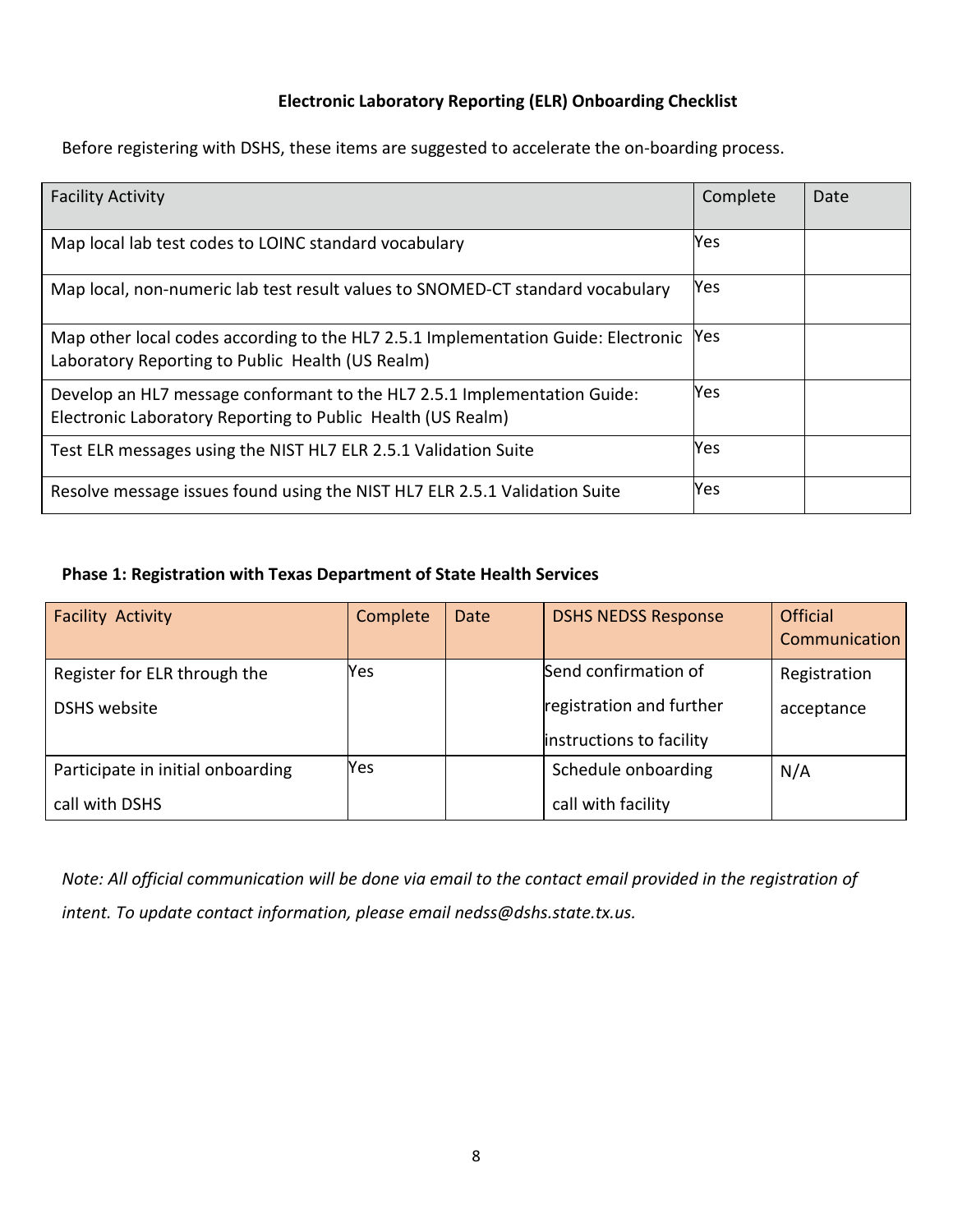#### **Phase 2: Pre-testing**

| <b>Facility Activity</b>     | Complete | Date | <b>DSHS NEDSS Response</b> | <b>Official</b> |
|------------------------------|----------|------|----------------------------|-----------------|
|                              |          |      |                            | Communication   |
| Engage in Vocabulary Mapping | Yes      |      | Confirm successful         | Yes             |
| and Validation with DSHS     |          |      | Vocabulary Mapping and     |                 |
|                              |          |      | Validation                 |                 |
| Compose HL7 2.5.1 Message    | Yes      |      |                            | N/A             |
|                              |          |      |                            |                 |

# **Phase 2: Testing**

| <b>Facility Activity</b>                 | Complete | Date | <b>DSHS NEDSS Response</b> | <b>Official</b> |
|------------------------------------------|----------|------|----------------------------|-----------------|
|                                          |          |      |                            | Communication   |
| Validate the HL7 2.5.1 message using     | Yes      |      | Further validation and     |                 |
| NIST validation tool, correct errors and |          |      | analysis of the NIST       |                 |
| send to DSHS.                            |          |      | validation report by DSHS. |                 |
|                                          |          |      |                            |                 |
| Contact DSHS to set up secure            | Yes      |      | Provide secure transport   | N/A             |
| message transport                        |          |      | options                    |                 |
| Send de-identified message to test the   | Yes      |      | Confirm receipt of de-     | N/A             |
| transport system                         |          |      | identified message         |                 |
| Send actual HL7 test message to DSHS     | Yes      |      | Validate message and send  | N/A             |
| for initial validation                   |          |      | errors back to facility    |                 |

# **Phase 3: Onboarding**

| <b>Facility Activity</b>           | Complete | Date | <b>DSHS NEDSS Response</b> | <b>Official</b> |
|------------------------------------|----------|------|----------------------------|-----------------|
|                                    |          |      |                            | Communication   |
| Send batch of validated message to | Yes      |      | Validate message and send  | N/A             |
| DSHS for structure and content     |          |      | errors back to facility    |                 |
| Facility correct error and resend  | Yes      |      | State whether message is   | UAT test        |
| message back to DSHS               |          |      | free of error not          | completion      |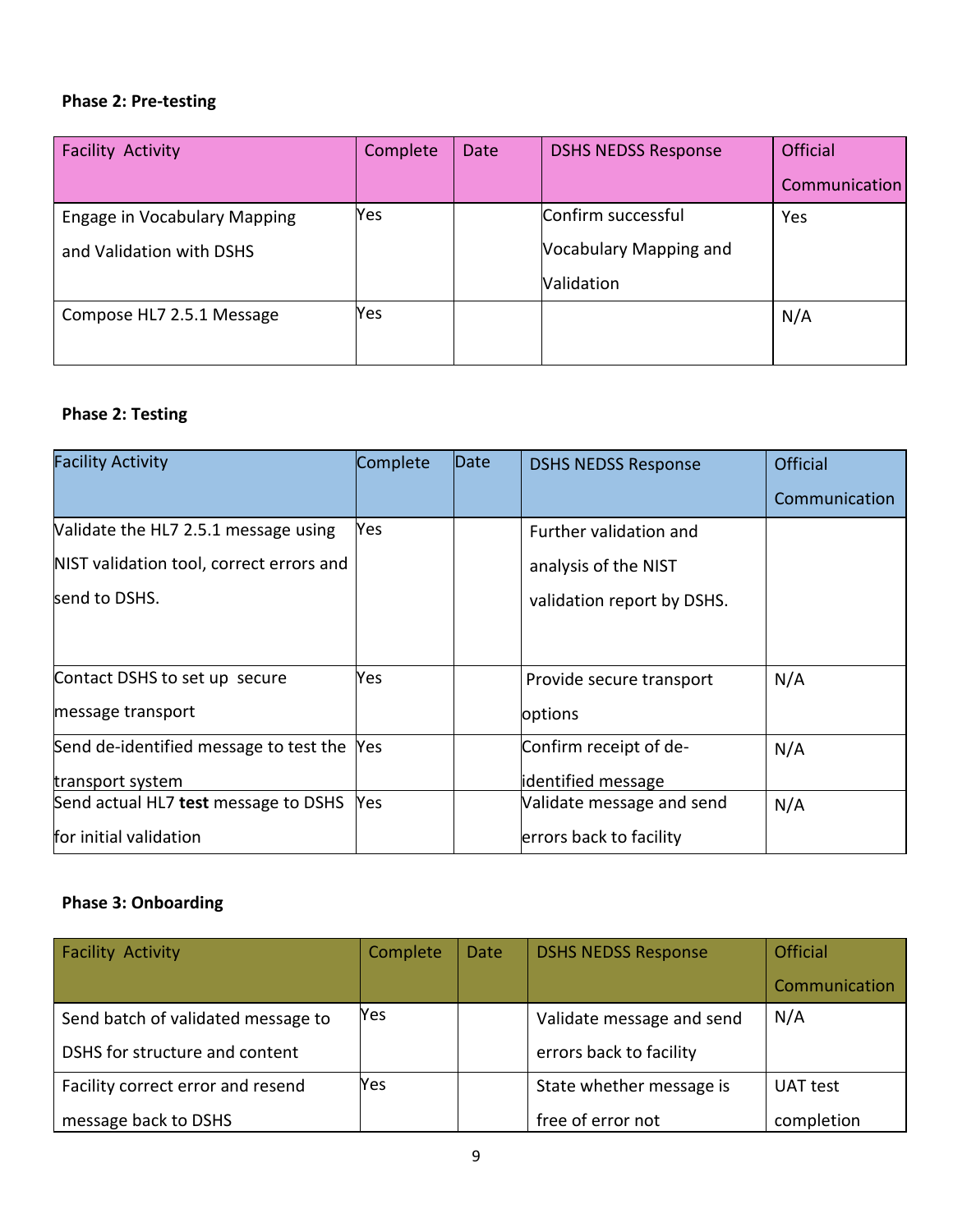| Document what errors have been          | Yes | Verify all errors corrected |  |
|-----------------------------------------|-----|-----------------------------|--|
| corrected and send updated batch        |     | and discuss parallel test   |  |
| to DSHS                                 |     | validation with facility    |  |
| Participate in parallel test validation | Yes | Discuss moving to           |  |
| process as decided during               |     | production with facility    |  |
| discussion with DSHS                    |     |                             |  |

#### **Phase 4: Production**

| <b>Facility Activity</b>         | <b>Complete</b> | <b>Date</b> | <b>DSHS NEDSS Response</b>    | <b>Official</b> |
|----------------------------------|-----------------|-------------|-------------------------------|-----------------|
|                                  |                 |             |                               | Communication   |
| Start sending production ELR     | Yes             |             | Send Facility any issues that | N/A             |
| batch transmissions to DSHS and  |                 |             | need correction               |                 |
| continue parallel validation     |                 |             |                               |                 |
| Stop parallel validation process | Yes             |             | Inform facility about the end | Letter of       |
|                                  |                 |             | of the onboarding process     | completion of   |
|                                  |                 |             |                               | onboarding      |

#### **Best Practices**

- Narrative or text results are not accepted in the OBX\_5 fields.
- Observation values in OBX\_5 (as indicated in OBX\_2) are constrained to **SN** and **CE** data types only.
- LOINC (in OBR\_4 and OBX\_3) and SNOMED (in OBX\_5 when OBX2=CE) are required components

• **Clinical Laboratory Improvement Amendment (**CLIA) certificate numbers are preferred over the use of OIDS to identify hospitals and laboratory facilities.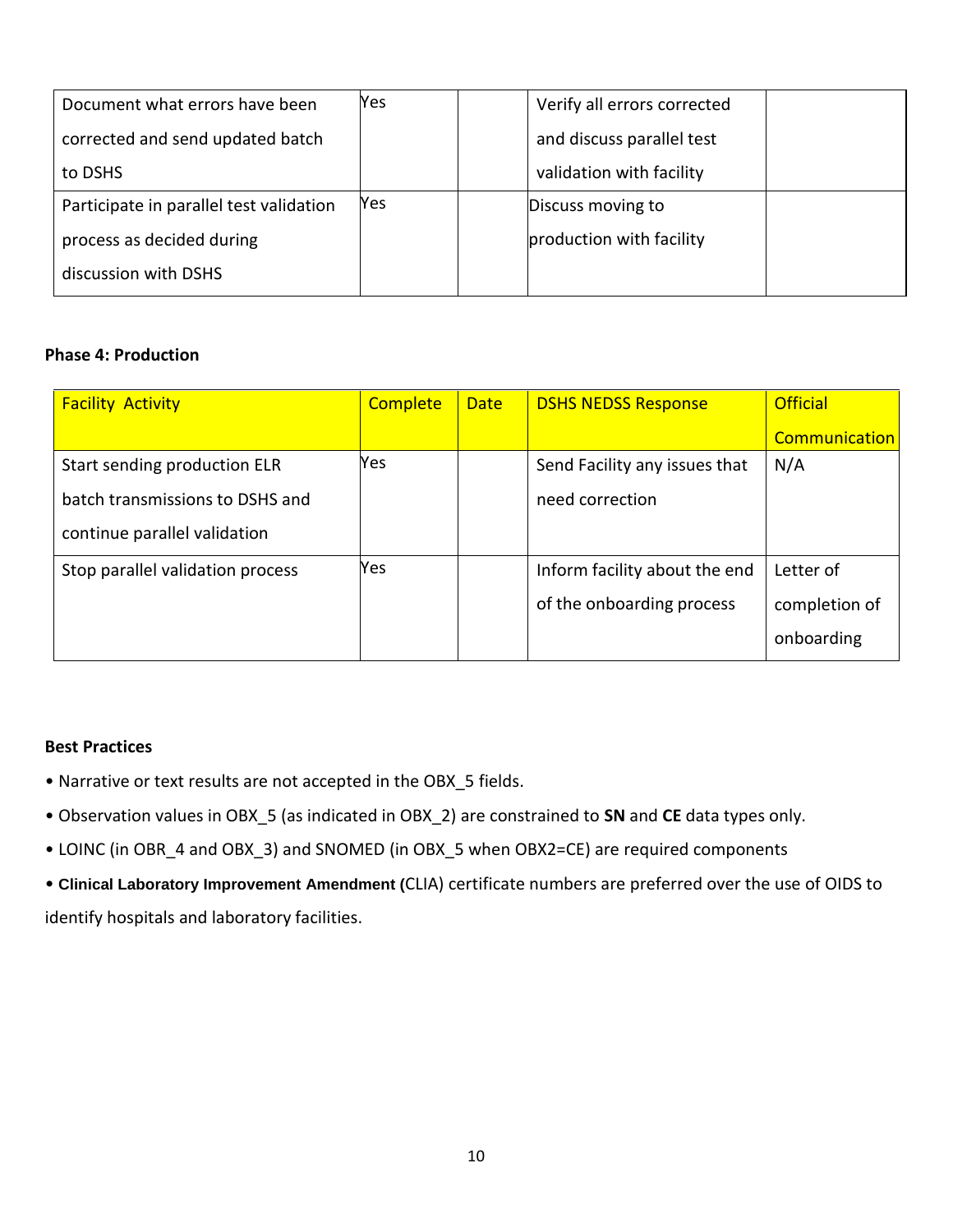## **Standard Reference Tables**

| <b>Description</b>          | <b>Value Set</b>                         | <b>Other Available value sets</b> |
|-----------------------------|------------------------------------------|-----------------------------------|
|                             |                                          |                                   |
| <b>Abnormal Flags</b>       | HL70078                                  | <b>Abnormal Flags</b>             |
|                             |                                          |                                   |
| Body Site Value Set         | SNOMED CT Anatomical Structure hierarchy |                                   |
|                             |                                          |                                   |
| <b>Diagnostic Services</b>  | HL70074                                  |                                   |
| <b>Ethnic Group</b>         | HL70189                                  | PHVS_EthnicityGroup_CDC           |
|                             |                                          |                                   |
| Identifier type             | HL70203                                  | PH_IdentifierType_HL7_2x          |
|                             |                                          |                                   |
| <b>Observation Result</b>   | HL70085                                  |                                   |
| <b>Status</b>               |                                          |                                   |
| Race Category               | HL70005                                  | PHVS_RaceCategory_CDC             |
|                             |                                          |                                   |
| <b>Result Status</b>        | HL70123                                  |                                   |
|                             |                                          |                                   |
|                             |                                          |                                   |
| <b>Resulted Test Name</b>   | <b>LOINC</b>                             |                                   |
| <b>Ordered Test Name</b>    |                                          |                                   |
| <b>Resulted Test Result</b> | SNOMED                                   |                                   |
|                             |                                          |                                   |
| <b>Patient Sex</b>          | HL70001                                  |                                   |
| Specimen Type               | HL70487                                  | PHVS_Specimen_CDC; SNOMED CT      |
|                             |                                          | Specimen sub-tree                 |
| <b>Units of Measure</b>     | <b>UCUM</b>                              |                                   |
|                             |                                          |                                   |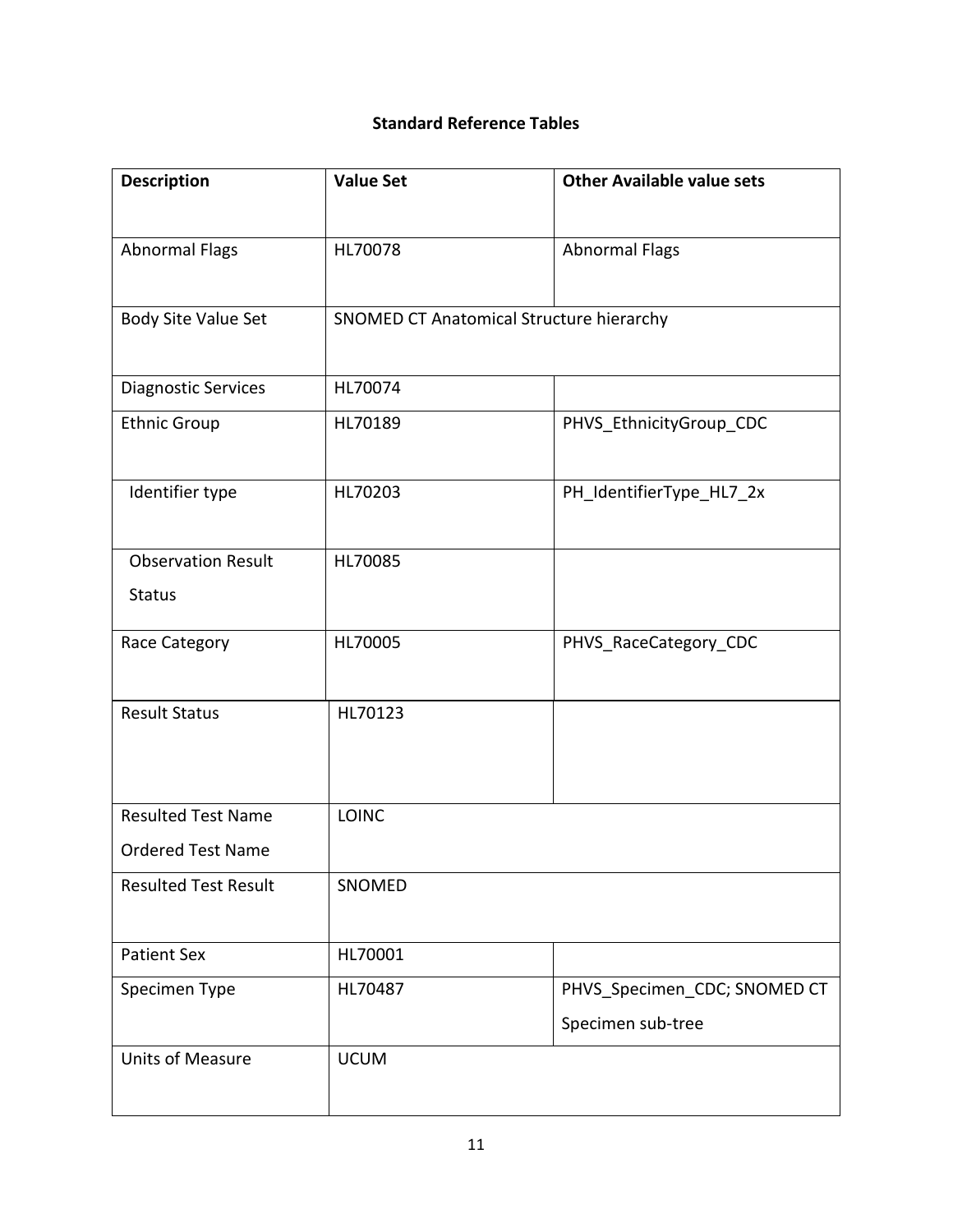#### **Texas ELR Issue Resolution Checklist**

Common critical areas to address during message pre-testing

#### **Message Header: MSH**

| l Issue # | Item                                                                 | What does good look like?                 |
|-----------|----------------------------------------------------------------------|-------------------------------------------|
|           | MSH4 - Sending Facility -- Verify a CLIA<br>number is used as the ID | Reporting Institution Name^99XXXXXXX^CLIA |

#### **Patient Information: PID**

| Is sue# | <b>Item</b>                             | What does good look like? |  |
|---------|-----------------------------------------|---------------------------|--|
|         | PID10 - Patient Race -- Verify standard | 2131-1^Other^HL70005      |  |
|         | race codes are used                     |                           |  |
|         | PID22 - Patient Ethnicity -- Verify     | N^Non-Hispanic^HL70189    |  |
|         | standard ethnicity codes are used       |                           |  |

#### **Observation Request: OBR**

| $Is sue$ #     | <b>Item</b>                                                     | What does good look like?                                         |
|----------------|-----------------------------------------------------------------|-------------------------------------------------------------------|
| $\overline{4}$ | OBR 4- Verify a LOINC code is used as<br>the UniversalServiceID | 606-4^ Bacteria identified in Cerebral spinal fluid by Culture^LN |
|                | OBR 4.2- Verify a LOINC long name is<br>used.                   | Bacteria identified in Cerebral spinal fluid by Culture           |

#### **Observation Result: OBX**

| Issue # | <b>Item</b>                                                                                      | What does good look like?                                                                                                                                                    |
|---------|--------------------------------------------------------------------------------------------------|------------------------------------------------------------------------------------------------------------------------------------------------------------------------------|
|         | OBX - Verify every OBX segment is only<br>used to provide standardized test results              | The following OBX segment should actually be created as an NTE<br>segment:<br>OBX   2   TX   49580-4^^LN^HIVR^HIV-RAPID TEST^99USI   11   Called to and read<br>back by: $ $ |
| 8       | OBX2 - Verify only SN, or CWE                                                                    | OBX   1   CW625E                                                                                                                                                             |
| 9       | OBX3 - Verify a LOINC code is used as<br>the Observation Identifier                              | 625-4^ Bacteria identified in Stool by Culture^LN                                                                                                                            |
| 10      | OBX3 - Verify LOINC is in OBX3.1-3.3                                                             | 625-4^ Bacteria identified in Stool by Culture^LN^225^Stool Culture^LN                                                                                                       |
| 11      | OBX3 - Verify local codes, if provided,<br>are in OBX3.4-3.6                                     | 625-4^ Bacteria identified in Stool by Culture^LN^225^Stool Culture^LN                                                                                                       |
| 12      | OBX5 - Verify a SNOMED code is used as<br>the Observation Value for discreet<br>results (CE/CWE) | 372342007^Salmonella species (organism)^SCT                                                                                                                                  |
| 13      | OBX5 - Verify SNOMED is in OBX5.1-5.3<br>for discreet results (CE/CWE)                           | 11214006^REACTIVE^SCT^REACTIVE^REACTIVE^L                                                                                                                                    |
| 14      | OBX5 - Verify local codes, if provided,<br>are in OBX5.4-5.6 for discreet results<br>(CE/CWE)    | 11214006^REACTIVE^SCT^REACTIVE^REACTIVE^L                                                                                                                                    |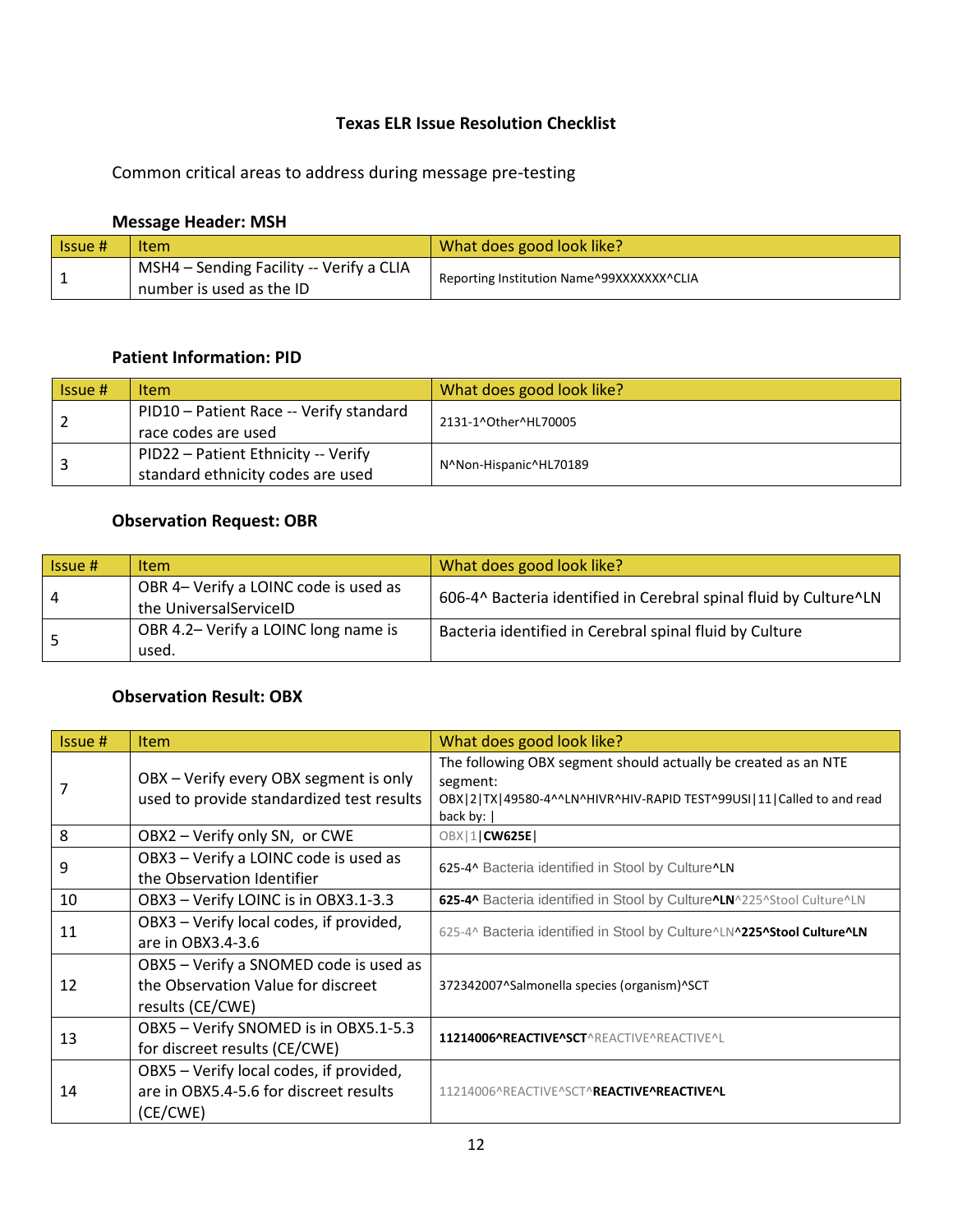| 15 | OBX5 - Verify titers are created as<br>structured numeric                                                           | $ ^01$ <sup>*</sup> : <sup>^16</sup> |
|----|---------------------------------------------------------------------------------------------------------------------|--------------------------------------|
| 16 | OBX5 - Verify all numeric values are<br>created as structured numeric, with<br>comparator (if present) is in OBX5.1 | $>$ 1500                             |

#### **Specimen: SPM**

| l Issue # | <b>Item</b>                                                    | What does good look like? |
|-----------|----------------------------------------------------------------|---------------------------|
|           | SPM 4 – Verify a standardized code is<br>used in Specimen Type | 119297000^Blood^SCT       |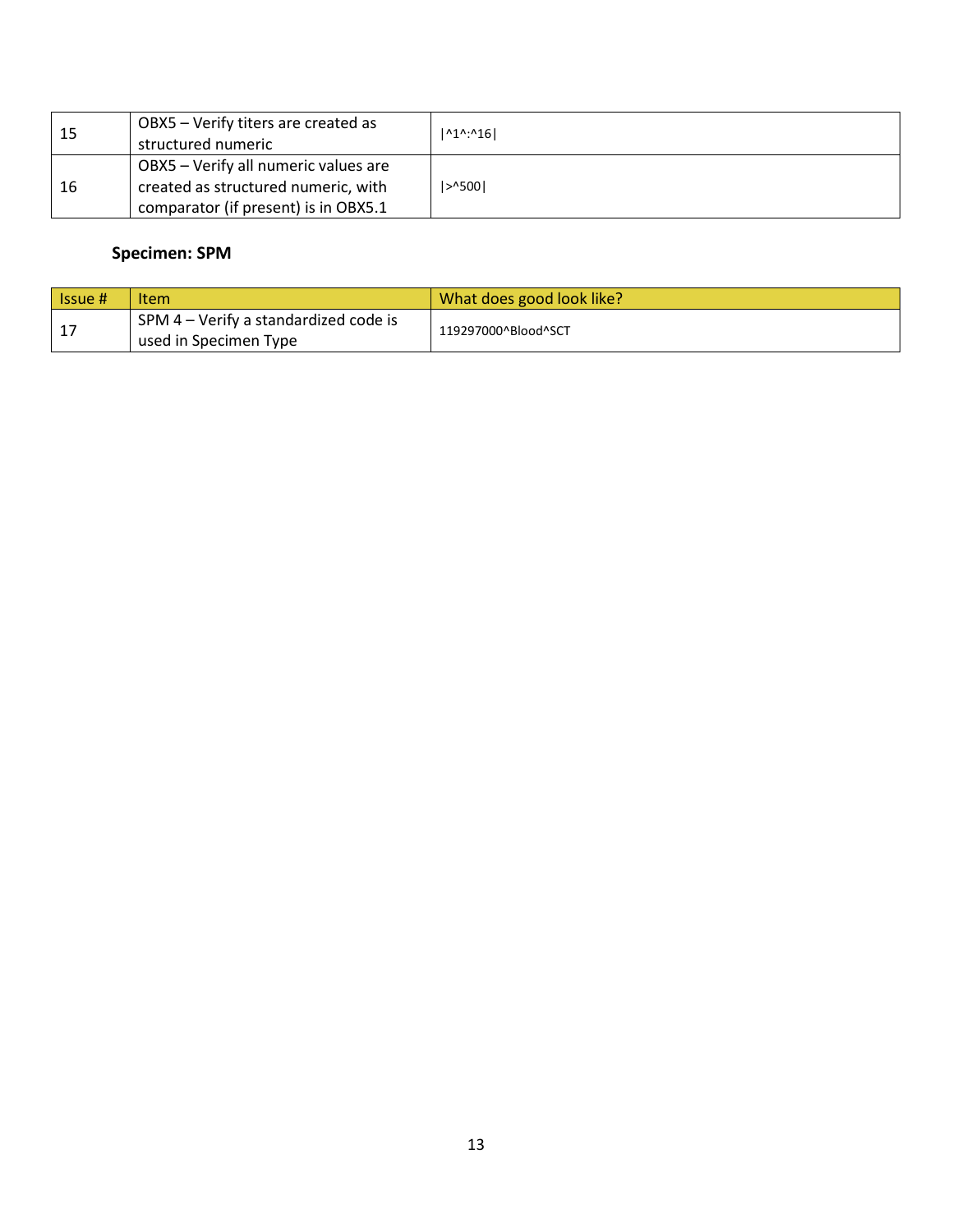## **Examples of some conditions for which test messages are to be generated and pretested using the NIST tool**

|    | <b>Condition</b>                                                                    | Organism                                                                                                                                                                                                                                                                                                                                                                                                        | <b>Test</b>                                                                                                                                                                                                                                                                                                                                                |
|----|-------------------------------------------------------------------------------------|-----------------------------------------------------------------------------------------------------------------------------------------------------------------------------------------------------------------------------------------------------------------------------------------------------------------------------------------------------------------------------------------------------------------|------------------------------------------------------------------------------------------------------------------------------------------------------------------------------------------------------------------------------------------------------------------------------------------------------------------------------------------------------------|
| 1. | Amoeba, anaplasma or any other<br>reportable hemolytic parasite                     | Entamoeba histolytica, Anaplasma phagocytophilum<br>any other reportable hemolytic parasite                                                                                                                                                                                                                                                                                                                     | microscopic detection and identification of organism<br>(cysts or trophozoites) or antigen detection<br>isolation, microscopic detection and identification of<br>organism, antigen detection, or antibody detection                                                                                                                                       |
| 2. | Arbovirus, Neuroinvasive and Non-<br>neuroinvasive including but not<br>limited to: | Arboviruses including but not limited to: Cache<br>Valley virus; California serogroup virus;<br>Chikungunya; Dengue; Eastern equine encephalitis<br>virus; Flavivirus, unspecified; Jamestown Canyon<br>virus; Japanese encephalitis virus; Powassan virus;<br>St. Louis encephalitis virus; Venezuelan equine<br>encephalitis virus; West Nile; Western equine<br>encephalitis virus; Yellow fever; Zika virus | isolation, antigen detection, or antibody detection                                                                                                                                                                                                                                                                                                        |
| 3. | Ascariasis                                                                          | <b>Ascaris</b>                                                                                                                                                                                                                                                                                                                                                                                                  | microscopic detection and identification of organism<br>(eggs, larvae, or worms)                                                                                                                                                                                                                                                                           |
| 4. | Campylobacteriosis                                                                  | Campylobacter spp.                                                                                                                                                                                                                                                                                                                                                                                              | isolation or antigen detection                                                                                                                                                                                                                                                                                                                             |
| 5. | Carbapenem-resistant<br>Enterobacteriaceae (CRE)                                    | Klebsiella species and E. coli that are resistant to any<br>Carbapenem, including meropenem, imipenem,<br>doripenem, or ertapenem                                                                                                                                                                                                                                                                               | isolation of Klebsiella species and E. coli that are<br>resistant to any Carbapenem, including meropenem,<br>imipenem, doripenem, or ertapenem, or production of<br>a carbapenemase (i.e. KPC, NDM, VIM, IMP, OXA-48)<br>demonstrated by a recognized test (i.e. polymerase<br>chain reaction, metallo-β-lactamase test, modified<br>Hodge test, Carba NP) |
| 6. | Ebola hemorrhagic fever                                                             | Ebola virus                                                                                                                                                                                                                                                                                                                                                                                                     | Antigen detection                                                                                                                                                                                                                                                                                                                                          |
| 7. | <b>Hepatitis Panel</b>                                                              | Hepatitis                                                                                                                                                                                                                                                                                                                                                                                                       | Hepatitis A virus antibody<br>Hepatitis virus B surface antigen<br>Hepatitis B virus core antibody<br>Hepatitis C virus antibody                                                                                                                                                                                                                           |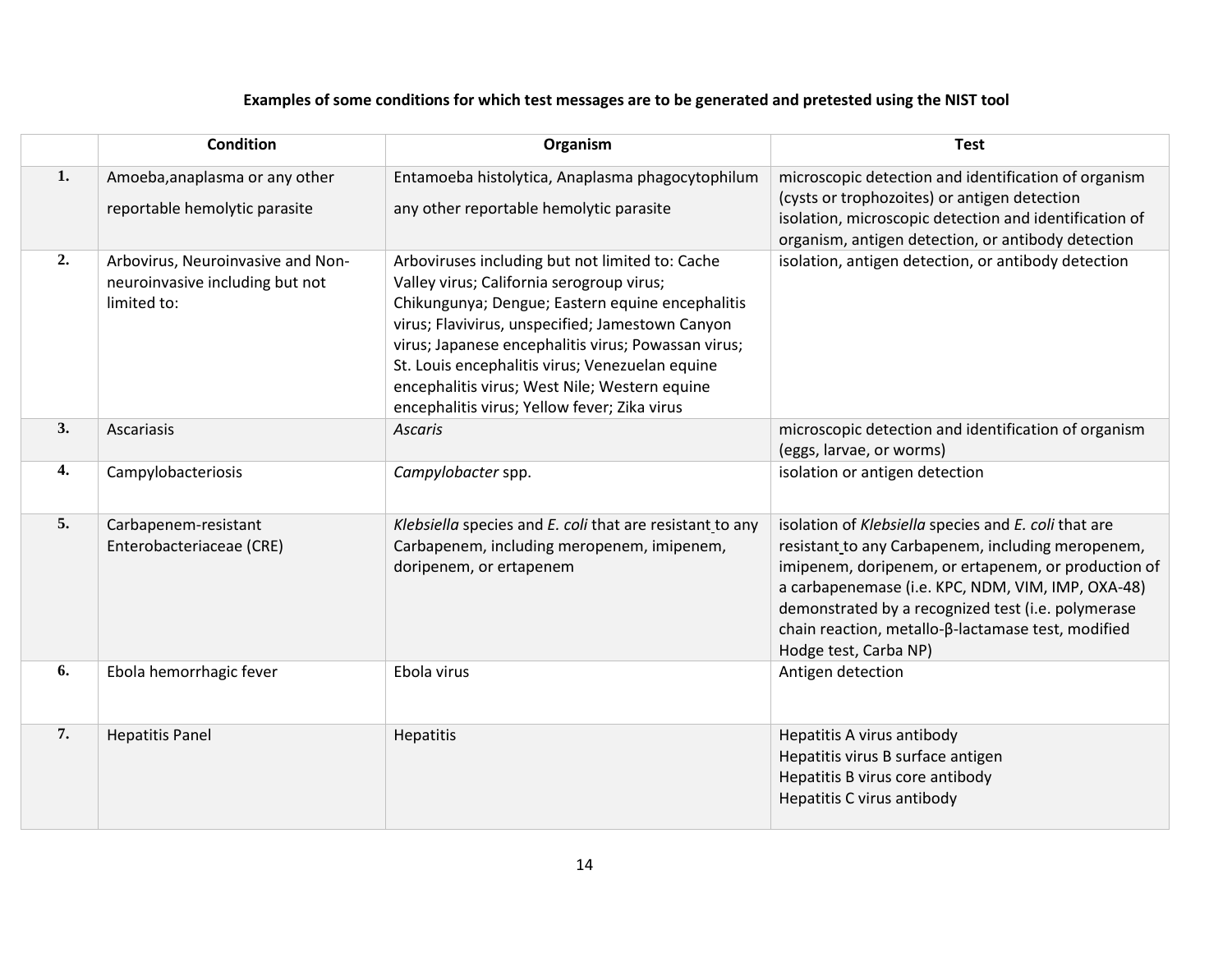| 8.  | Hepatitis A, acute                                         | <b>Hepatitis A virus</b>               | IgM antibody detection                                                                                                                                                                                                                                                                                                                                                                                                                                                                                          |
|-----|------------------------------------------------------------|----------------------------------------|-----------------------------------------------------------------------------------------------------------------------------------------------------------------------------------------------------------------------------------------------------------------------------------------------------------------------------------------------------------------------------------------------------------------------------------------------------------------------------------------------------------------|
| 9.  | Hepatitis B, acute                                         | <b>Hepatitis B virus</b>               | antigen or core IgM antibody detection                                                                                                                                                                                                                                                                                                                                                                                                                                                                          |
| 10. | Hepatitis B virus infection in pregnant<br>women           | <b>Hepatitis B virus</b>               | antigen or antibody*** detection (excluding HBV<br>surface antibody)                                                                                                                                                                                                                                                                                                                                                                                                                                            |
| 11. | HIV                                                        | HV                                     | All HIV positive results, CD4 (CD4 T-lymphocyte)<br>counts, viral loads, HIV DNA Tests and HIV Western<br>Blots,<br>HIV 1,2 AB (antibody) tests, HIV IFA<br>(Immunofluorescent Assay) tests                                                                                                                                                                                                                                                                                                                     |
| 12. | Human prion disease including<br>Creutzfeldt-Jakob disease | Prions                                 | positive RT-QuIC or Tau protein                                                                                                                                                                                                                                                                                                                                                                                                                                                                                 |
| 13. | Legionellosis                                              | Legionella                             | isolation of Legionella, detection of Legionella<br>pneumophila serogroup 1 antigen in urine, or<br>detection Legionella pneumophila serogroup 1<br>antibody                                                                                                                                                                                                                                                                                                                                                    |
| 14. | Multidrug-resistant Acinetobacter<br>(MDR-A)               | multidrug-resistant Acinetobacter spp. | isolation of Acinetobacter spp. that are non-<br>susceptible (i.e., resistant or intermediate) to at least<br>one antibiotic in at least 3 antimicrobial classes of the<br>following 6 antimicrobial classes: βeta-Lactam<br>(Piperacillin, Piperacillin/Tazobactam),<br>Aminoglycosides (Amikacin, Gentamicin, Tobramycin),<br>Carbapenems (Imipenem, Meropenem, Doripenem),<br>Fluoroquinolones (Ciprofloxacin, Levofloxacin),<br>Cephalosporins (Cefepime, Ceftazidime), Sulbactam<br>(Ampicillin/Sulbactam) |
| 15. | Rabies, human                                              | Lyssavirus                             | isolation, antigen detection, or antibody detection                                                                                                                                                                                                                                                                                                                                                                                                                                                             |
| 16. | Rickettsia, unspecified                                    | Rickettsia spp.                        | antibody detection                                                                                                                                                                                                                                                                                                                                                                                                                                                                                              |
| 17. | Rubella                                                    | Rubella virus                          | isolation, antigen detection, IgM antibody detection,<br>or significant change in IgG titer                                                                                                                                                                                                                                                                                                                                                                                                                     |
| 18. | Rubella, congenital syndrome (CRS)                         | Rubella virus                          | isolation, antigen detection, or antibody detection in<br>infant                                                                                                                                                                                                                                                                                                                                                                                                                                                |